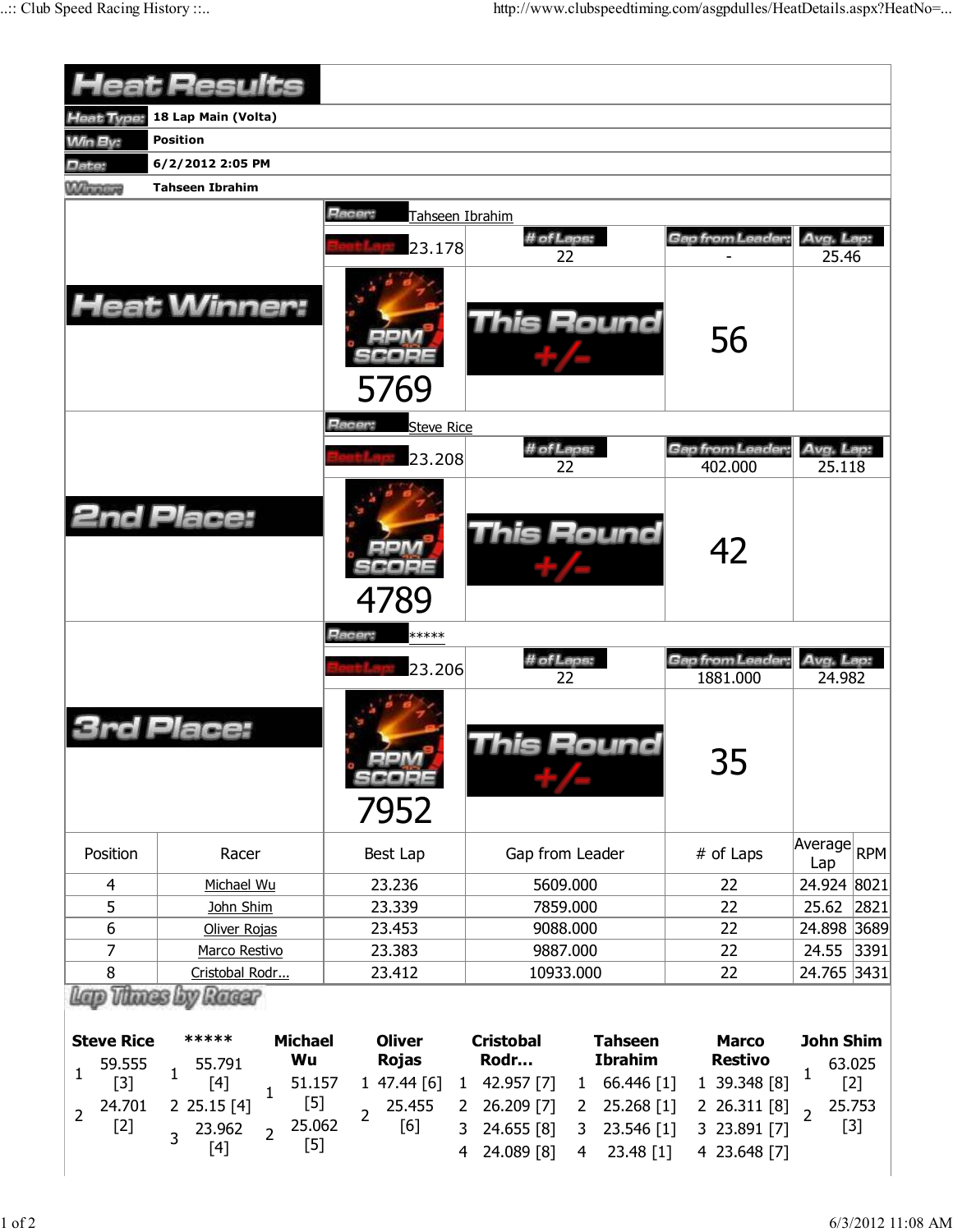| <b>Oliver</b><br><b>Michael</b> |                                                                                                                                                                |                |                 |    |                 |    |               |          |                          |          |                         |                                | John Shim      |                                                                                                                                                                                                                      |
|---------------------------------|----------------------------------------------------------------------------------------------------------------------------------------------------------------|----------------|-----------------|----|-----------------|----|---------------|----------|--------------------------|----------|-------------------------|--------------------------------|----------------|----------------------------------------------------------------------------------------------------------------------------------------------------------------------------------------------------------------------|
|                                 | <b>Steve Rice</b>                                                                                                                                              |                |                 |    | Wu              |    | <b>Rojas</b>  |          |                          |          |                         |                                |                | 23.962                                                                                                                                                                                                               |
| 3                               | 23.454                                                                                                                                                         |                | *****<br>23.731 |    | 3 24.04 [5]     | 3  | 24.042<br>[6] |          |                          |          |                         |                                | 3              | $[3]$                                                                                                                                                                                                                |
|                                 | $[2]$<br>23.553                                                                                                                                                | $\overline{4}$ | [4]             | 4  | 23.642<br>$[5]$ | 4  | 24.055        |          |                          |          |                         |                                | 4              | 23.774<br>$[3]$                                                                                                                                                                                                      |
| 4                               | $[2]$                                                                                                                                                          | 5              | 23.927<br>[4]   | 5  | 24.101          |    | [6]<br>23.754 |          |                          |          |                         |                                | 5              | 23.927                                                                                                                                                                                                               |
| 5                               | 23.618                                                                                                                                                         |                | 23.568          |    | $[5]$           | 5  | [6]           |          |                          |          |                         |                                |                | $[3]$                                                                                                                                                                                                                |
|                                 | $[2]$<br>6 23.49 [2]                                                                                                                                           | 6              | $[3]$           | 6  | 23.806<br>$[5]$ | 6  | 23.805        |          |                          |          |                         |                                | 6              | 24.137<br>$[4]$                                                                                                                                                                                                      |
|                                 | 23.406                                                                                                                                                         |                | 7 23.47 [3]     |    | 23.672          |    | [6]           |          |                          |          |                         |                                |                | 23.675                                                                                                                                                                                                               |
| 7                               |                                                                                                                                                                |                | 23.489          | 7  |                 | 7  | 23.812        |          | <b>Cristobal</b>         |          | <b>Tahseen</b>          | <b>Marco</b>                   | $\overline{7}$ |                                                                                                                                                                                                                      |
|                                 | $[2]$                                                                                                                                                          | 8              | $[3]$           |    | $[5]$           |    | [6]           |          | Rodr                     |          | <b>Ibrahim</b>          | <b>Restivo</b>                 |                | $[4]$                                                                                                                                                                                                                |
|                                 | 8 23.39 [2]<br>23.368                                                                                                                                          | 9              | 23.342          | 8  | 24.258<br>$[5]$ | 8  | 23.799        | 5.       | 24.446 [8]               | 5        | $23.521$ [1]            | 23.832 [7]<br>5                | 8              | 24.336<br>[4]                                                                                                                                                                                                        |
| 9                               |                                                                                                                                                                |                | $[3]$           |    | 23.572          |    | [6]           | 6        | 23.749 [8]               | 6        | 23.466 [1]              | 23.62 [7]<br>6                 |                | 23.514                                                                                                                                                                                                               |
|                                 | $[2]$<br>10 23.62 [2]                                                                                                                                          | 10             | 23.495          | 9  | $[5]$           | 9  | 23.717        | 7        | 23.73 [8]                | 7        | $23.54$ [1]             | 7 23.873 [7]                   | 9              | [4]                                                                                                                                                                                                                  |
|                                 | 23.564                                                                                                                                                         |                | $[3]$           |    | 23.589          |    | [6]           | 8        | 23.902 [8]               | 8        | 23.401 [1]              | 8 23.812 [7]                   |                | 23.627                                                                                                                                                                                                               |
| 11                              | $[2]$                                                                                                                                                          | 11             | 23.284          | 10 | $[5]$           | 10 | 23.785        | 9        | 23.544 [8]               | 9        | 23.453 [1]              | $9$ 23.586 [7]                 | 10             | [4]                                                                                                                                                                                                                  |
|                                 | 23.262                                                                                                                                                         |                | $[3]$           |    | 11 23.84 [4]    |    | [6]           | 10       | 23.616 [8]               | 10       | 23.407 [1]              | 10 23.649 [7]                  |                | 24.646                                                                                                                                                                                                               |
| 12                              | $[2]$                                                                                                                                                          | 12             | 23.323<br>$[3]$ |    | 23.656          | 11 | 23.935<br>[6] |          | 11 23.606 [8]            | 11       | 23.367 [1]              | 11 23.707 [7]                  | 11             | $[5]$                                                                                                                                                                                                                |
| 13                              | 23.208                                                                                                                                                         |                | 23.315          | 12 | [4]             |    | 24.276        |          | 12 23.803 [8]            | 12       | 23.319 [1]              | 12 24.549 [7]                  | 12             | 23.683                                                                                                                                                                                                               |
|                                 | $[2]$                                                                                                                                                          | 13             | $[3]$           | 13 | 23.384          | 12 | [6]           |          | 13 23.844 [8]            | 13       | 23.39 [1]               | 13 23.562 [7]                  |                | $[5]$                                                                                                                                                                                                                |
| 14                              | 23.375                                                                                                                                                         |                | 23.206          |    | $[4]$           |    | 23.774        | 14       | 23.904 [8]               | 14       | 23.377 [1]              | 14 23.852 [7]                  | 13             | 23.758                                                                                                                                                                                                               |
|                                 | $[2]$                                                                                                                                                          | 14             | $[3]$           | 14 | 23.439          | 13 | [6]           |          | 15 23.702 [8]            | 15       | 23.309 [1]              | 15 23.669 [7]                  |                | $[5]$<br>23.454                                                                                                                                                                                                      |
| 15                              | 23.305<br>$[2]$                                                                                                                                                | 15             | 23.349          |    | [4]<br>23.333   |    | 14 23.67 [6]  | 16       | 23.557 [8]               | 16       | $23.535$ [1]            | 16 23.868 [7] 14               |                | $[5]$                                                                                                                                                                                                                |
|                                 | 23.338                                                                                                                                                         |                | $[3]$           | 15 | $[4]$           | 15 | 23.757        | 17       | 23.414 [8]               | 17       | 23.469 [1]              | 17 23.536 [7]                  |                | 23.544                                                                                                                                                                                                               |
| 16                              | $[2] % \includegraphics[width=0.9\columnwidth]{figures/fig_10.pdf} \caption{The figure shows the number of parameters in the left and right.} \label{fig:2} %$ | 16             | 23.338          |    | 23.425          |    | [6]           | 18       | 24.015 [8]               | 18       | $23.345$ [1]            | 18 23.752 [7] 15               |                | $[5]$                                                                                                                                                                                                                |
|                                 | 23.439                                                                                                                                                         |                | $[3]$<br>23.365 | 16 | $[4]$           | 16 | 23.609<br>[6] | 19<br>20 | 23.592 [8]<br>23.412 [8] | 19       | 23.546 [1]<br>23.41 [1] | 19 23.646 [7]<br>20 23.542 [7] | 16             | 23.625                                                                                                                                                                                                               |
| 17                              | $[2]$                                                                                                                                                          | 17             | $[3]$           | 17 | 23.341          |    | 23.512        | 21       | 23.54 [8]                | 20<br>21 | 23.178 [1]              | 21 23.459 [7]                  |                | $[5]$                                                                                                                                                                                                                |
| 18                              | 23.397                                                                                                                                                         |                | 23.363          |    | $[4]$           | 17 | [6]           |          |                          |          |                         | 22 23.383 [7]                  | 17             | 23.681                                                                                                                                                                                                               |
|                                 | $[2]$                                                                                                                                                          | 18             | $[3]$           | 18 | 23.415          |    | 23.497        |          | 22 23.551 [8]            | 22       | 23.349 [1]              |                                |                | $[5]$                                                                                                                                                                                                                |
| 19                              | 23.434                                                                                                                                                         |                | 23.246          |    |                 | 18 | [6]           |          |                          |          |                         |                                | 18             | 23.514                                                                                                                                                                                                               |
|                                 | $[2]$                                                                                                                                                          | 19             | $[3]$           | 19 | 23.236          | 19 | 23.504        |          |                          |          |                         |                                |                | $[5]$<br>23.474                                                                                                                                                                                                      |
| 20                              | 23.628<br>$[2]$                                                                                                                                                | 20             | 23.361          |    | $[4]$<br>23.507 |    | [6]           |          |                          |          |                         |                                | 19             | $[5] % \begin{center} \includegraphics[width=\linewidth]{imagesSupplemental/Imit} \caption{The image shows the image shows a single number of times.} \label{fig:limal} \end{center}$                                |
|                                 |                                                                                                                                                                |                | $[3]$           | 20 | $[4]$           | 20 | 23.563        |          |                          |          |                         |                                |                | 20 23.6 [5]                                                                                                                                                                                                          |
| 21                              | 23.264<br>$[2]$                                                                                                                                                | 21             | 23.298          |    | 23.422          |    | [6]           |          |                          |          |                         |                                |                | 23.589                                                                                                                                                                                                               |
|                                 | 23.217                                                                                                                                                         |                | $[3]$           | 21 | $[4]$           | 21 | 23.553        |          |                          |          |                         |                                | 21             | $[5] % \includegraphics[width=0.9\columnwidth]{figures/fig_10.pdf} \caption{The figure shows the number of times, and the number of times, and the number of times, respectively.} \label{fig:fig:time}$             |
| 22                              | $[2] % \includegraphics[width=0.9\columnwidth]{figures/fig_10.pdf} \caption{The figure shows the number of parameters in the left and right.} \label{fig:2} %$ |                | 22 23.24 [3]    | 22 | 23.425          |    | [6]<br>23.453 |          |                          |          |                         |                                | 22             | 23.339                                                                                                                                                                                                               |
|                                 |                                                                                                                                                                |                |                 |    |                 | 22 | [6]           |          |                          |          |                         |                                |                | $[5] % \begin{center} \includegraphics[width=\linewidth]{imagesSupplemental/Imetad2D.pdf} \end{center} % \vspace{-1em} \caption{The image shows the number of parameters in the left and right.} \label{fig:limsub}$ |
|                                 |                                                                                                                                                                |                |                 |    |                 |    |               |          |                          |          |                         |                                |                |                                                                                                                                                                                                                      |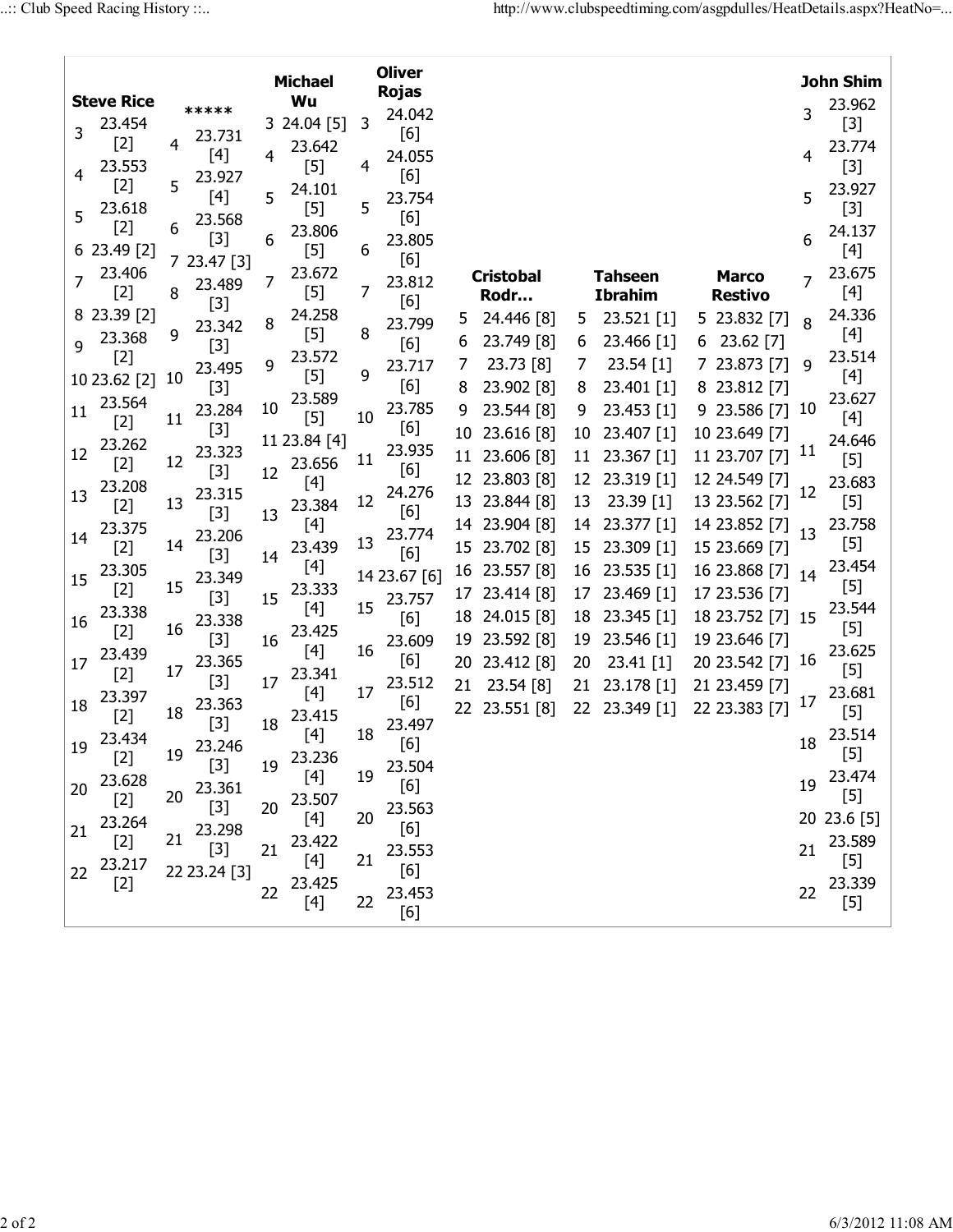|                                                                      | <b>Heat Results</b>                                                                                                                                 |                                                                                                        |                                                                                                                                                                                                         |                                                              |                                                                                    |
|----------------------------------------------------------------------|-----------------------------------------------------------------------------------------------------------------------------------------------------|--------------------------------------------------------------------------------------------------------|---------------------------------------------------------------------------------------------------------------------------------------------------------------------------------------------------------|--------------------------------------------------------------|------------------------------------------------------------------------------------|
| Heat Type:                                                           | 18 Lap Main (Volta)                                                                                                                                 |                                                                                                        |                                                                                                                                                                                                         |                                                              |                                                                                    |
| <b>Min By:</b>                                                       | <b>Position</b>                                                                                                                                     |                                                                                                        |                                                                                                                                                                                                         |                                                              |                                                                                    |
| Date:                                                                | 6/2/2012 1:55 PM                                                                                                                                    |                                                                                                        |                                                                                                                                                                                                         |                                                              |                                                                                    |
| <b>Winners</b>                                                       | <b>Steve Brooks</b>                                                                                                                                 |                                                                                                        |                                                                                                                                                                                                         |                                                              |                                                                                    |
|                                                                      | <b>Heat Winner:</b>                                                                                                                                 | Racer:<br><b>Steve Brooks</b><br>23.469                                                                | # of Laps:<br>22                                                                                                                                                                                        | Gap from Leader,                                             | Avg. Lap:<br>25.385                                                                |
|                                                                      |                                                                                                                                                     | 7662                                                                                                   | <b>This Round</b>                                                                                                                                                                                       | 56                                                           |                                                                                    |
|                                                                      |                                                                                                                                                     | Racer:<br><b>Brent Talley</b>                                                                          |                                                                                                                                                                                                         |                                                              |                                                                                    |
|                                                                      |                                                                                                                                                     | 23.499                                                                                                 | # of Laps:                                                                                                                                                                                              | Gap from Leader.                                             | Avg. Lap:                                                                          |
|                                                                      | <b>2nd Place:</b>                                                                                                                                   | 1614                                                                                                   | 22<br><b>This Round</b>                                                                                                                                                                                 | 953.000<br>42                                                | 25.723                                                                             |
|                                                                      |                                                                                                                                                     | Racer:<br>Bananaspeed                                                                                  |                                                                                                                                                                                                         |                                                              |                                                                                    |
|                                                                      |                                                                                                                                                     | 23.574                                                                                                 | # of Laps:<br>22                                                                                                                                                                                        | Gap from Leader:<br>2488.000                                 | Avg. Lap:<br>24.91                                                                 |
|                                                                      | <b>3rd Place:</b>                                                                                                                                   | 3712                                                                                                   | is Round                                                                                                                                                                                                | חר<br>35                                                     |                                                                                    |
| Position                                                             | Racer                                                                                                                                               | Best Lap                                                                                               | Gap from Leader                                                                                                                                                                                         | # of Laps                                                    | Average<br><b>RPM</b><br>Lap                                                       |
| 4                                                                    | Jim Davis                                                                                                                                           | 23.583                                                                                                 | 3349.000                                                                                                                                                                                                | 22                                                           | 25.339 7554                                                                        |
| 5                                                                    | Patryk Tararuj                                                                                                                                      | 23.631                                                                                                 | 9219.000                                                                                                                                                                                                | 22                                                           | 24.63<br>1836                                                                      |
| 6                                                                    | Max Leitschuh                                                                                                                                       | 23.778                                                                                                 | 13003.000                                                                                                                                                                                               | 22                                                           | 25.201 2463                                                                        |
| 7                                                                    | Kelly Widmann                                                                                                                                       | 23.671                                                                                                 | 13405.000                                                                                                                                                                                               | 22                                                           | 25.018 3408                                                                        |
| 8                                                                    | Christopher Wi                                                                                                                                      | 23.948                                                                                                 | 16605.000                                                                                                                                                                                               | 22                                                           | 25.737 3386                                                                        |
|                                                                      | <b>Thunes by Ranger</b>                                                                                                                             |                                                                                                        |                                                                                                                                                                                                         |                                                              |                                                                                    |
| <b>Steve</b><br><b>Brooks</b>                                        | <b>Jim Davis</b><br><b>Bananaspeed</b>                                                                                                              | <b>Max</b><br>Leitschuh                                                                                | <b>Brent</b><br><b>Christopher</b><br><b>Wi</b>                                                                                                                                                         | <b>Kelly</b><br><b>Widmann</b>                               | Patryk                                                                             |
| 58.656<br>$\mathbf{1}$<br>$[2]$<br>25.082<br>$\overline{2}$<br>$[2]$ | 1 46.911 [5]<br>$\mathbf{1}$<br>25.371 [4]<br>$\overline{2}$<br>3<br>23.96 [4]<br>$\overline{2}$<br>24.017 [3]<br>$\overline{4}$<br>5<br>24.013 [3] | 54.872<br>$[3]$<br>43.184<br>$\mathbf{1}$<br>[6]<br>25.278<br>28.015<br>$[3]$<br>$\overline{2}$<br>[8] | <b>Talley</b><br>50.929 [4]<br>64.355<br>$\mathbf{1}$<br>$\mathbf{1}$<br>$[1]$<br>$26.33$ [5]<br>$\overline{2}$<br>25.611<br>3<br>24.316 [5]<br>$\overline{2}$<br>$[1]$<br>$\overline{4}$<br>24.606 [5] | 1 39.009 [7]<br>2 27.438 [7]<br>3 24.405 [7]<br>4 24.546 [7] | <b>Tararuj</b><br>34.957<br>$\mathbf{1}$<br>[8]<br>26.386<br>$\overline{2}$<br>[6] |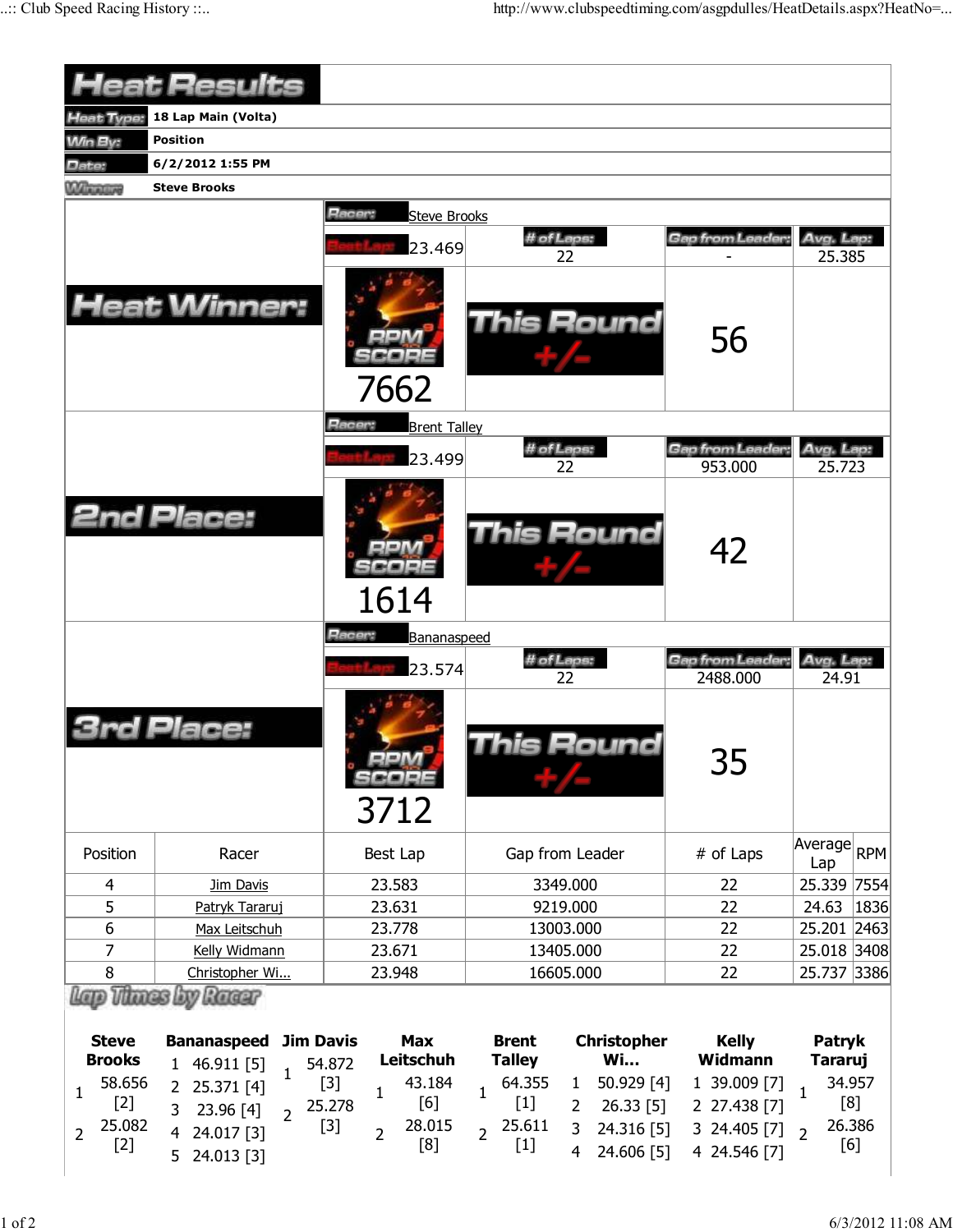|    | <b>Steve</b>                                                                                                                                                                       |                    |    | <b>Jim Davis</b> |    |                         |    | <b>Brent</b>  |    |                    |                  |    |                |
|----|------------------------------------------------------------------------------------------------------------------------------------------------------------------------------------|--------------------|----|------------------|----|-------------------------|----|---------------|----|--------------------|------------------|----|----------------|
|    | <b>Brooks</b>                                                                                                                                                                      |                    |    | 24.243           |    | <b>Max</b><br>Leitschuh |    | <b>Talley</b> |    |                    |                  |    | Patryk         |
| 3  | 24.054                                                                                                                                                                             |                    | 3  | $[3]$            |    |                         | 3  | 23.985        |    |                    |                  |    | <b>Tararuj</b> |
|    | $[2]$                                                                                                                                                                              |                    |    | 25.245           | 3  | 24.757                  |    | $[1]$         |    |                    |                  |    | 24.635         |
| 4  | 24.161                                                                                                                                                                             |                    |    | $[4]$            |    | [8]                     |    | 24.134        |    |                    |                  | 3  | [6]            |
|    | $[2]$                                                                                                                                                                              |                    |    | 23.989           | 4  | 24.31 [8]               |    | $[1]$         |    |                    |                  |    | 24.701         |
| 5  | 23.921                                                                                                                                                                             |                    | 5  | $[4]$            | 5  | 24.684                  | 5  | 24.032        |    |                    |                  | 4  | [6]            |
|    | $[2]$                                                                                                                                                                              |                    |    |                  |    | [8]                     |    | $[1]$         |    |                    |                  | 5. | 24.53 [6]      |
|    | 23.92                                                                                                                                                                              |                    | 6  | 24.028           |    | 24.236                  | 6  | 23.661        |    |                    |                  |    |                |
| 6  | $[2]$                                                                                                                                                                              |                    |    | [4]              | 6  | [8]                     |    | $[1]$         |    |                    |                  | 6  | 24.211         |
|    | 23.614                                                                                                                                                                             |                    | 7  | 23.914           |    | 25.072                  |    | 23.811        |    | <b>Christopher</b> | <b>Kelly</b>     |    | [6]            |
| 7  | $[2]$                                                                                                                                                                              | <b>Bananaspeed</b> |    | [4]              | 7  | [8]                     | 7  | $[1]$         |    | <b>Wi</b>          | Widmann          | 7  | 24.078         |
|    | 23.836                                                                                                                                                                             | 23.95 [3]<br>6     | 8  | 23.851           |    | 23.913                  |    | 23.811        | 5  | 23.963 [5]         | 5 24.651 [7]     |    | [6]            |
| 8  | $[2]$                                                                                                                                                                              |                    |    | $[4]$            | 8  | [8]                     | 8  | $[1]$         |    |                    |                  | 8  | 23.95 [6]      |
|    | 23.92                                                                                                                                                                              | 23.898 [3]<br>7    | 9  | 23.898           |    | 23.951                  |    | 23.807        | 6  | 24.522 [5]         | 6 24.572 [7]     | 9  | 23.888         |
| 9  | $[2]$                                                                                                                                                                              | 23.784 [3]<br>8    |    | $[4]$            | 9  | [8]                     | 9  | $[1]$         | 7  | 24.069 [5]         | 7 24.522 [7]     |    | [6]            |
|    | 23.646                                                                                                                                                                             | 24.025 [3]<br>9    | 10 | 23.822           |    | 23.877                  |    | 23.701        | 8  | 24.128 [5]         | 8 23.872 [7]     | 10 | 24.038         |
| 10 | $[2]$                                                                                                                                                                              | 10 23.732 [3]      |    | [4]              | 10 | [8]                     | 10 | $[1]$         | 9  | 23.948 [5]         | 9 23.739 [7]     |    | [6]            |
|    | 23.605                                                                                                                                                                             | 11 23.745 [3]      | 11 | 23.753           |    | 23.945                  |    | 23.499        | 10 | 24.103 [5]         | 10 23.715 [7]    | 11 | 23.854         |
| 11 | $[2]$                                                                                                                                                                              | 12 23.878 [3]      |    | $[4]$            | 11 | [8]                     | 11 | $[1]$         | 11 | 24.544 [5]         | 11 23.795 [7]    |    | [6]            |
|    | 23.567                                                                                                                                                                             | 13 23.776 [3]      | 12 | 23.738           |    |                         |    |               | 12 | 24.132 [5]         | 12 23.764 [7] 12 |    | 23.631         |
| 12 |                                                                                                                                                                                    |                    |    | $[4]$            | 12 | 23.993<br>[8]           | 12 | 23.77         | 13 | 24.573 [6]         | 13 23.829 [7]    |    | [6]            |
|    | $[2]$                                                                                                                                                                              | 14 23.671 [3]      |    | 23.943           |    |                         |    | $[1]$         |    |                    |                  |    | 23.977         |
| 13 | 23.676                                                                                                                                                                             | 15 23.613 [3]      | 13 | $[4]$            | 13 | 23.778                  | 13 | 23.724        | 14 | 24.169 [6]         | 14 24.205 [7] 13 |    | $[5]$          |
|    | $[2]$                                                                                                                                                                              | 16 23.694 [3]      |    | 23.785           |    | [8]                     |    | $[1]$         | 15 | 24.086 [6]         | 15 23.905 [7]    |    | 23.911         |
| 14 | 23.647                                                                                                                                                                             | 17 23.604 [3]      | 14 | $[4]$            |    | 14 23.89 [8]            | 14 | 23.687        | 16 | 24.521 [6]         | 16 24.517 [7]    | 14 | $[5]$          |
|    | $[2]$                                                                                                                                                                              | 18 23.697 [3]      |    | 23.78            | 15 | 23.923                  |    | $[1]$         | 17 | 26.088 [8]         | 17 25.463 [6]    |    | 24.035         |
| 15 | 23.789                                                                                                                                                                             | 19 23.817 [3]      | 15 | $[4]$            |    | [8]                     | 15 | 23.776        | 18 | 24.557 [7]         | 18 25.17 [8]     | 15 | $[5]$          |
|    | $[2]$                                                                                                                                                                              | 20 23.707 [3]      |    | 23.619           | 16 | 23.835                  |    | $[1]$         | 19 | 25.918 [8]         | 19 23.856 [7]    |    | 23.822         |
| 16 | 23.999                                                                                                                                                                             |                    | 16 | [4]              |    | [8]                     | 16 | 23.761        | 20 | 24.203 [8]         | 20 23.671 [7]    | 16 | $[5]$          |
|    | $[2]$                                                                                                                                                                              | 21 23.591 [3]      |    | 23.583           | 17 | 25.333                  |    | $[1]$         |    |                    |                  |    | 23.632         |
| 17 | 23.595                                                                                                                                                                             | 22 23.574 [3]      | 17 | $[4]$            |    | $[7]$                   | 17 | 23.716        | 21 | 24.278 [8]         | 21 23.902 [7]    | 17 | $[5]$          |
|    | $[2]$                                                                                                                                                                              |                    |    | 23.641           | 18 | 24.087                  |    | $[1]$         | 22 | 24.239 [8]         | 22 23.857 [7]    |    | 23.868         |
| 18 | 23.596                                                                                                                                                                             |                    | 18 |                  |    | [6]                     | 18 | 23.705        |    |                    |                  | 18 |                |
|    | $[2]$                                                                                                                                                                              |                    |    | $[4]$            |    | 23.995                  |    | $[1]$         |    |                    |                  |    | $[5]$          |
| 19 | 23.607                                                                                                                                                                             |                    | 19 | 23.65            | 19 | [6]                     | 19 | 23.647        |    |                    |                  | 19 | 24.107         |
|    | $[2]$                                                                                                                                                                              |                    |    | $[4]$            |    | 23.789                  |    | $[1]$         |    |                    |                  |    | $[5]$          |
|    | 23.587                                                                                                                                                                             |                    | 20 | 23.612           | 20 | [6]                     |    | 24.214        |    |                    |                  |    | 20 23.97 [5]   |
| 20 | $[1] % \includegraphics[width=0.9\columnwidth]{figures/fig_10.pdf} \caption{The figure shows the number of times of the estimators in the left and right.} \label{fig:fig:time} %$ |                    |    |                  |    | 24.022                  | 20 | $[2]$         |    |                    |                  | 21 | 23.769         |
|    | 23.469                                                                                                                                                                             |                    | 21 | 23.602           | 21 | [6]                     |    | 23.72         |    |                    |                  |    | $[5]$          |
| 21 | $[1]$                                                                                                                                                                              |                    |    | $[4]$            |    | 23.838                  | 21 | $[2]$         |    |                    |                  | 22 | 23.916         |
|    | 23.532                                                                                                                                                                             |                    | 22 | 23.619           | 22 | [6]                     |    | 23.788        |    |                    |                  |    | $[5]$          |
| 22 | $[1]$                                                                                                                                                                              |                    |    |                  |    |                         | 22 | $[2]$         |    |                    |                  |    |                |
|    |                                                                                                                                                                                    |                    |    |                  |    |                         |    |               |    |                    |                  |    |                |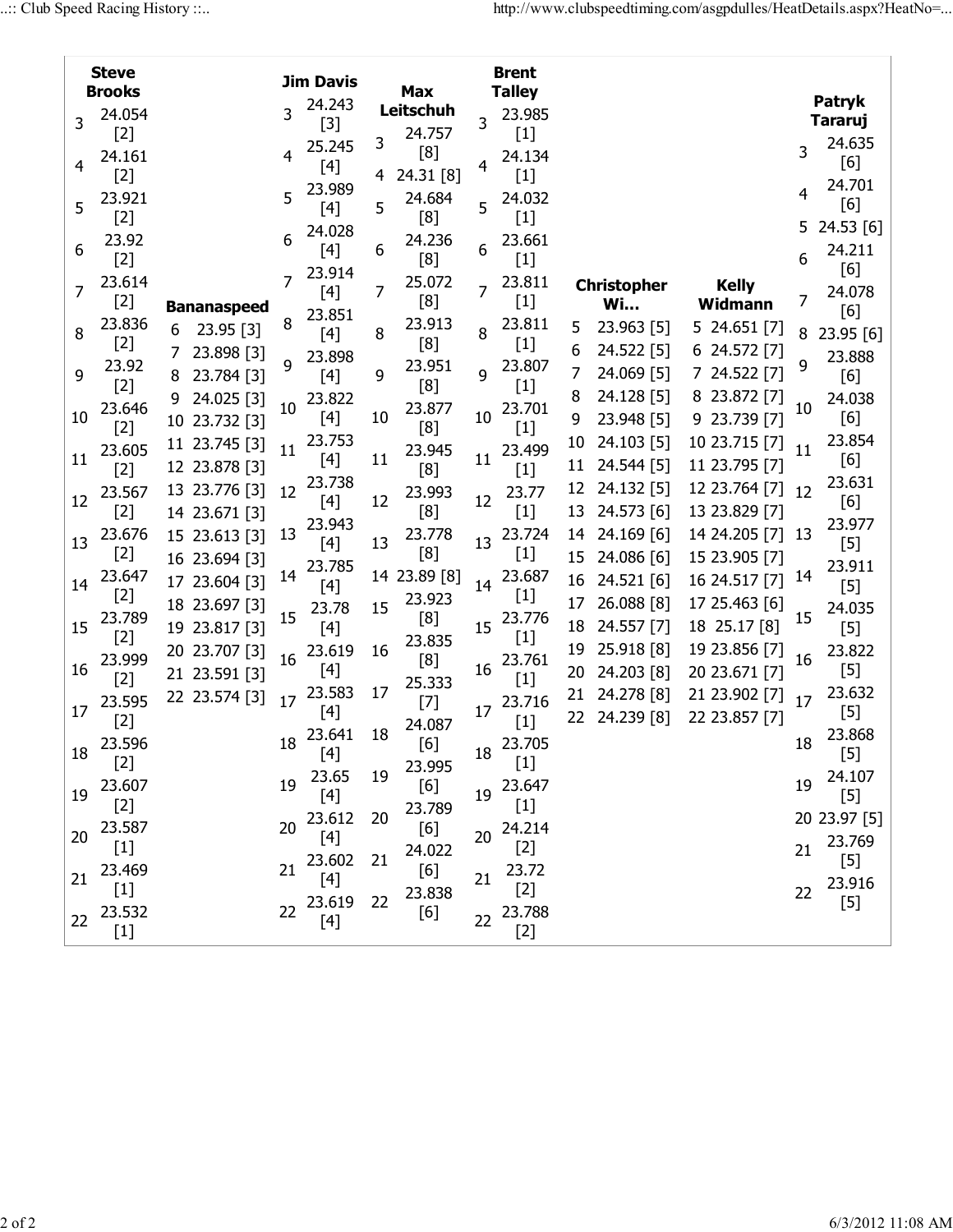|                                      | <b>Heat Results</b>                             |                                                  |                                                                         |                                 |                                |  |  |  |  |  |  |  |  |  |
|--------------------------------------|-------------------------------------------------|--------------------------------------------------|-------------------------------------------------------------------------|---------------------------------|--------------------------------|--|--|--|--|--|--|--|--|--|
| <b>Heat Type:</b>                    | 18 Lap Main (Volta)<br><b>Position</b>          |                                                  |                                                                         |                                 |                                |  |  |  |  |  |  |  |  |  |
| <b>Min By:</b>                       | 6/2/2012 1:45 PM                                |                                                  |                                                                         |                                 |                                |  |  |  |  |  |  |  |  |  |
| Date:<br><b>M/Innings</b>            | <b>Matthew Anderson</b>                         |                                                  |                                                                         |                                 |                                |  |  |  |  |  |  |  |  |  |
|                                      |                                                 | Racer:                                           |                                                                         |                                 |                                |  |  |  |  |  |  |  |  |  |
|                                      |                                                 |                                                  | Matthew Anderson<br># of Laps:                                          | Gap from Leader:                |                                |  |  |  |  |  |  |  |  |  |
|                                      |                                                 | 23.845                                           | 22                                                                      |                                 | Avg. Lap:<br>26.137            |  |  |  |  |  |  |  |  |  |
|                                      | <b>Heat Winner:</b>                             | 1343                                             | <b>This Round</b>                                                       | 53                              |                                |  |  |  |  |  |  |  |  |  |
|                                      |                                                 | Racer:<br><b>William Shively</b>                 |                                                                         |                                 |                                |  |  |  |  |  |  |  |  |  |
|                                      |                                                 | 23.819                                           | # of Laps:                                                              | <b>Gap from Leader</b>          | Avg. Lap:                      |  |  |  |  |  |  |  |  |  |
|                                      |                                                 |                                                  | 22                                                                      | 571.000                         | 25.577                         |  |  |  |  |  |  |  |  |  |
|                                      | <b>2nd Place:</b>                               | 2466                                             | This Round                                                              | 45                              |                                |  |  |  |  |  |  |  |  |  |
|                                      |                                                 | Racer:                                           | Michael Woodwo                                                          |                                 |                                |  |  |  |  |  |  |  |  |  |
|                                      |                                                 | 24.123                                           | # of Laps:                                                              | Gap from Leader                 | Avg. Lap:                      |  |  |  |  |  |  |  |  |  |
|                                      |                                                 |                                                  |                                                                         |                                 |                                |  |  |  |  |  |  |  |  |  |
|                                      |                                                 | 1900                                             | 22<br>his Round                                                         | 7993.000<br>35                  | 26.631                         |  |  |  |  |  |  |  |  |  |
| Position                             | Racer                                           | Best Lap                                         | Gap from Leader                                                         | # of Laps                       | Average RPM<br>Lap             |  |  |  |  |  |  |  |  |  |
| 4                                    | Ary Jogasurya                                   | 24.044                                           | 10638.000                                                               | 22                              | 25.138 2446                    |  |  |  |  |  |  |  |  |  |
| 5                                    | Chris Haug                                      | 24.118                                           | 12001.000                                                               | 22                              | 26.502 1577                    |  |  |  |  |  |  |  |  |  |
| $6\,$                                | Robert Orr                                      | 24.296                                           | 12991.000                                                               | 22                              | 26.345 2254                    |  |  |  |  |  |  |  |  |  |
| 7                                    | Patrick Ferro                                   | 24.004                                           | 13797.000                                                               | 22                              | 25.774 1569                    |  |  |  |  |  |  |  |  |  |
| 8                                    | Jeffrey Jenkins                                 | 24.231                                           | 18856.000                                                               | 22                              | 26.139 1232                    |  |  |  |  |  |  |  |  |  |
|                                      | Racer                                           |                                                  |                                                                         |                                 |                                |  |  |  |  |  |  |  |  |  |
| <b>Jeffrey</b><br><b>Jenkins</b>     | <b>William</b><br><b>Shively</b><br>Jogasurya   | Ary<br><b>Robert</b><br>Orr                      | <b>Matthew</b><br><b>Michael</b><br><b>Anderson</b><br>Woodwo           | <b>Chris</b><br><b>Haug</b>     | <b>Patrick</b><br><b>Ferro</b> |  |  |  |  |  |  |  |  |  |
| 50.929                               | 55.375                                          | 60.217<br>37.332                                 | 67.256 [2]<br>69.917 [1]<br>$\mathbf{1}$<br>$\mathbf{1}$                | 63.935                          | 47.669                         |  |  |  |  |  |  |  |  |  |
| $\mathbf{1}$<br>$[7]$<br>2 27.67 [8] | $\mathbf{1}$<br>$\mathbf{1}$<br>$[4]$<br>25.302 | $\mathbf{1}$<br>[8]<br>$[5]$<br>26.764<br>26.767 | 25.566 [1]<br>27.002 [3]<br>2<br>2<br>3<br>24.177 [1]<br>3<br>24.93 [3] | $\mathbf{1}$<br>$[3]$<br>26.726 | $\mathbf{1}$<br>[6]<br>26.497  |  |  |  |  |  |  |  |  |  |